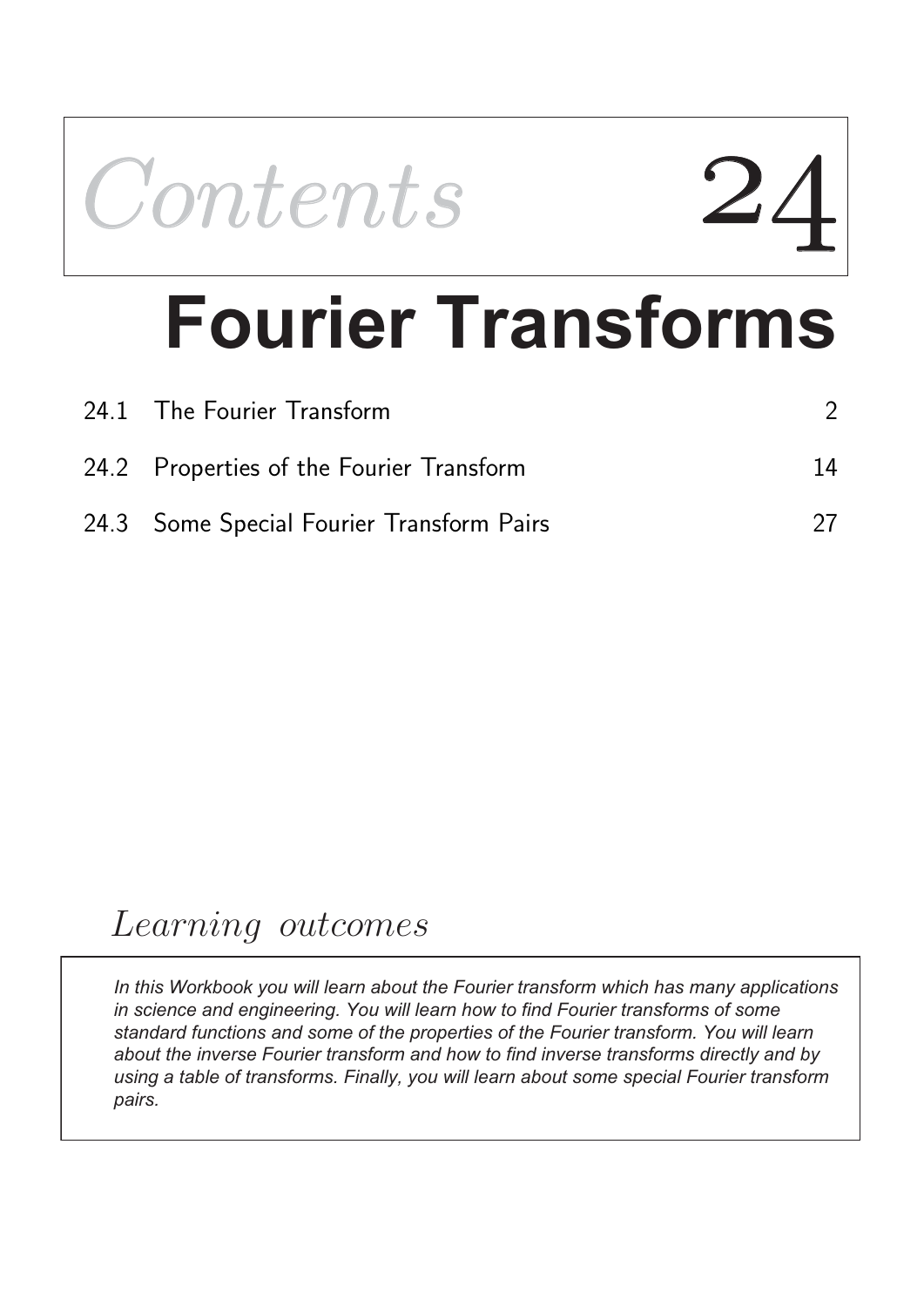#### **The Fourier Transform**  $\sqrt{2}$ ✒ **24.1**✑ ✏



## **Introduction**

Fourier transforms have for a long time been a basic tool of applied mathematics, particularly for solving differential equations (especially partial differential equations) and also in conjunction with integral equations.

There are really three Fourier transforms, the Fourier Sine and Fourier Cosine transforms and a complex form which is usually referred to as the Fourier transform.

The last of these transforms in particular has extensive applications in Science and Engineering, for example in physical optics, chemistry (e.g. in connection with Nuclear Magnetic Resonance and Crystallography), Electronic Communications Theory and more general Linear Systems Theory.

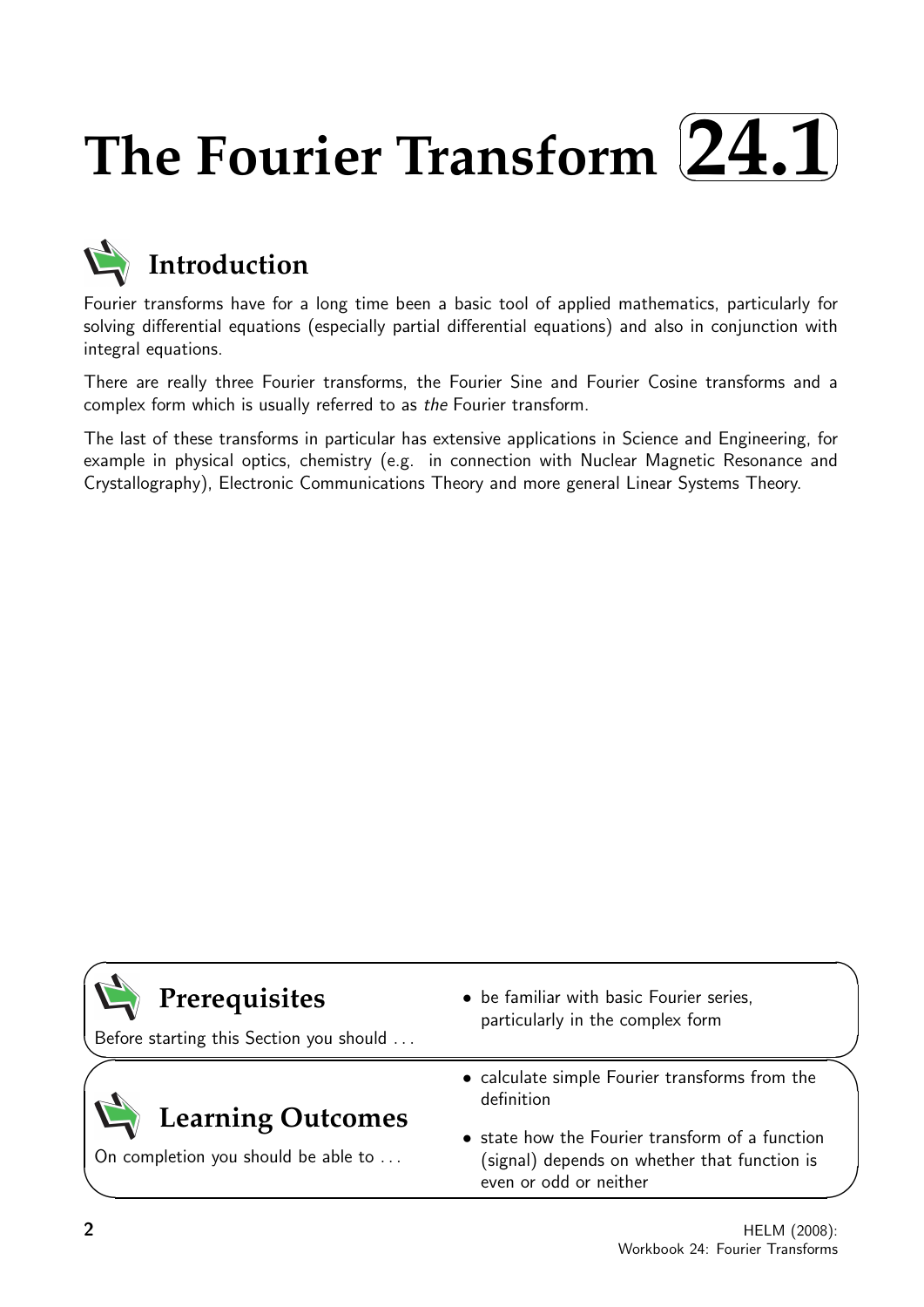

## **1. The Fourier transform**

Unlike Fourier series, which are mainly useful for periodic functions, the Fourier transform permits alternative representations of mostly non-periodic functions.

We shall firstly derive the Fourier transform from the complex exponential form of the Fourier series and then study its various properties.

### **2. Informal derivation of the Fourier transform**

Recall that if  $f(t)$  is a period T function, which we will temporarily re-write as  $f_T(t)$  for emphasis, then we can expand it in a complex Fourier series,

$$
f_T(t) = \sum_{n = -\infty}^{\infty} c_n e^{in\omega_0 t}
$$
 (1)

where  $\omega_0 =$  $2\pi$  $\frac{2\pi}{T}$ . In words, harmonics of frequency  $n\omega_0 = n$  $2\pi$ T  $n = 0, \pm 1, \pm 2, \ldots$  are present in the series and these frequencies are separated by

$$
n\omega_0 - (n-1)\omega_0 = \omega_0 = \frac{2\pi}{T}.
$$

Hence, as  $T$  increases the frequency separation becomes smaller and can be conveniently written as  $\Delta\omega$ . This suggests that as  $T \to \infty$ , corresponding to a non-periodic function, then  $\Delta\omega \to 0$  and the frequency representation contains all frequency harmonics.

To see this in a little more detail, we recall (HELM 23: Fourier series) that the complex Fourier coefficients  $c_n$  are given by

$$
c_n = \frac{1}{T} \int_{-\frac{T}{2}}^{\frac{T}{2}} f_T(t) e^{-in\omega_0 t} dt.
$$
 (2)

Putting  $\frac{1}{7}$ T as  $\frac{\omega_0}{\Omega}$  $2\pi$ and then substituting (2) in (1) we get

$$
f_T(t) = \sum_{n = -\infty}^{\infty} \left\{ \frac{\omega_0}{2\pi} \int_{-\frac{T}{2}}^{\frac{T}{2}} f_T(t) e^{-in\omega_0 t} dt \right\} e^{in\omega_0 t}.
$$

In view of the discussion above, as  $T \to \infty$  we can put  $\omega_0$  as  $\Delta \omega$  and replace the sum over the discrete frequencies  $n\omega_0$  by an integral over all frequencies. We replace  $n\omega_0$  by a general frequency variable  $\omega$ . We then obtain the double integral representation

$$
f(t) = \int_{-\infty}^{\infty} \left\{ \frac{1}{2\pi} \int_{-\infty}^{\infty} f(t) e^{-i\omega t} dt \right\} e^{i\omega t} d\omega.
$$
 (3)

The inner integral (over all t) will give a function dependent only on  $\omega$  which we write as  $F(\omega)$ . Then (3) can be written

$$
f(t) = \frac{1}{2\pi} \int_{-\infty}^{\infty} F(\omega) e^{i\omega t} d\omega \tag{4}
$$

where

HELM (2008): Section 24.1: The Fourier Transform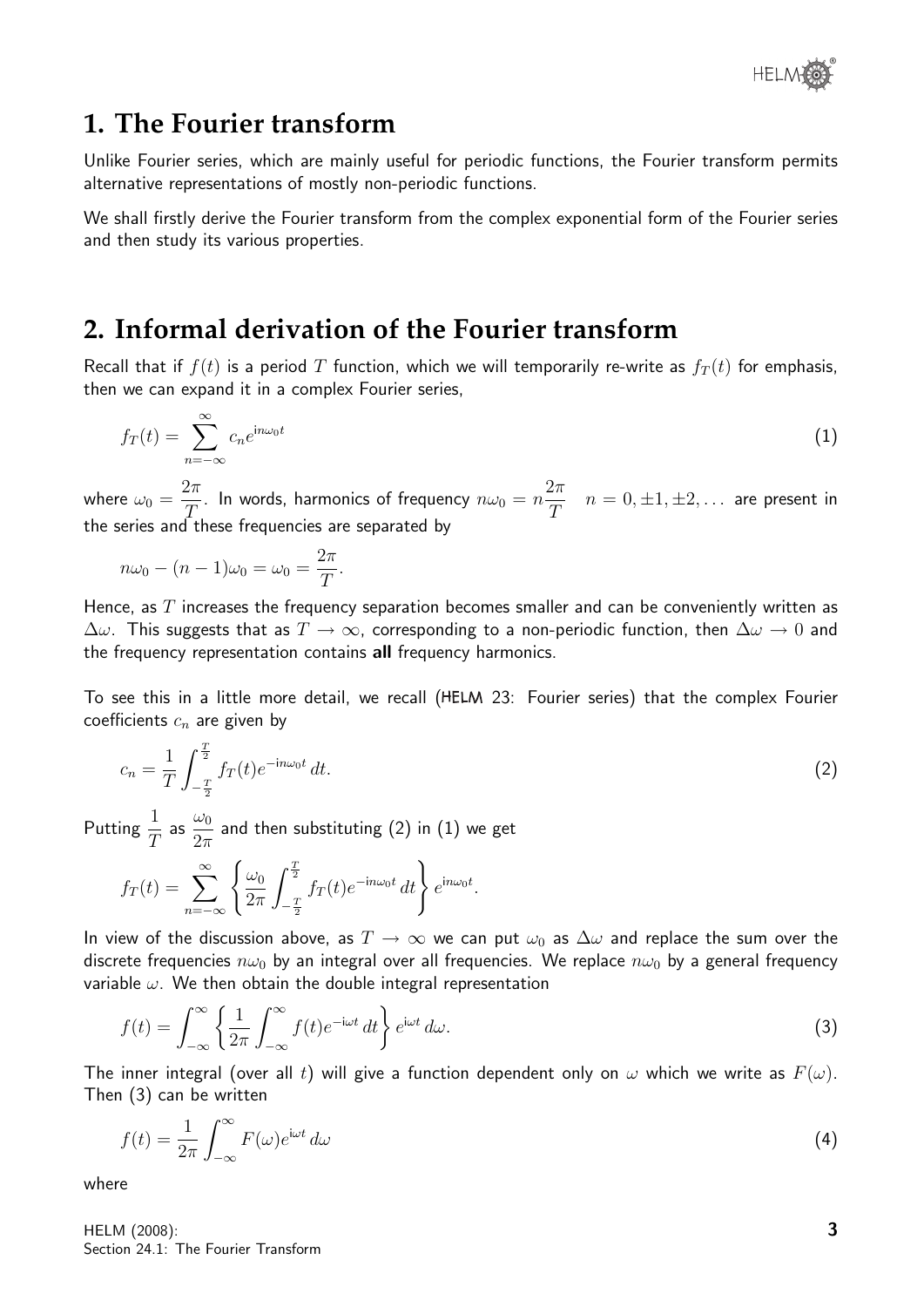$$
F(\omega) = \int_{-\infty}^{\infty} f(t)e^{-i\omega t} dt.
$$
\n(5)

The representation (4) of  $f(t)$  which involves all frequencies  $\omega$  can be considered as the equivalent for a non-periodic function of the complex Fourier series representation (1) of a periodic function.

The expression (5) for  $F(\omega)$  is analogous to the relation (2) for the Fourier coefficients  $c_n$ .

The function  $F(\omega)$  is called the **Fourier transform** of the function  $f(t)$ . Symbolically we can write

$$
F(\omega) = \mathcal{F}\{f(t)\}.
$$

Equation (4) enables us, in principle, to write  $f(t)$  in terms of  $F(\omega)$ .  $f(t)$  is often called the **inverse Fourier transform** of  $F(\omega)$  and we denote this by writing

$$
f(t) = \mathcal{F}^{-1}\{F(\omega)\}.
$$

Looking at the basic relation (3) it is clear that the position of the factor  $\frac{1}{2}$  $2\pi$ is somewhat arbitrary in  $(4)$  and  $(5)$ . If instead of  $(5)$  we define

$$
F(\omega) = \frac{1}{2\pi} \int_{-\infty}^{\infty} f(t)e^{-i\omega t} dt.
$$

then (4) must be written

$$
f(t) = \int_{-\infty}^{\infty} F(\omega) e^{i\omega t} d\omega.
$$

A third, more symmetric, alternative is to write

$$
F(\omega) = \frac{1}{\sqrt{2\pi}} \int_{-\infty}^{\infty} f(t)e^{-i\omega t} dt
$$

and, consequently:

$$
f(t) = \frac{1}{\sqrt{2\pi}} \int_{-\infty}^{\infty} F(\omega) e^{i\omega t} d\omega.
$$

We shall use (4) and (5) throughout this Section but you should be aware of these other possibilities which might be used in other texts.

Engineers often refer to  $F(\omega)$  (whichever precise definition is used!) as the frequency domain representation of a function or signal and  $f(t)$  as the **time domain** representation. In what follows we shall use this language where appropriate. However, (5) is really a mathematical transformation for obtaining one function from another and (4) is then the inverse transformation for recovering the initial function. In some applications of Fourier transforms (which we shall not study) the time/frequency interpretations are not relevant. However, in engineering applications, such as communications theory, the frequency representation is often used very literally.

As can be seen above, notationally we will use capital letters to denote Fourier transforms: thus a function  $f(t)$  has a Fourier transform denoted by  $F(\omega)$ ,  $g(t)$  has a Fourier transform written  $G(\omega)$ and so on. The notation  $F(i\omega)$ ,  $G(i\omega)$  is used in some texts because  $\omega$  occurs in (5) only in the term  $e^{-\mathrm{i}\omega t}$ .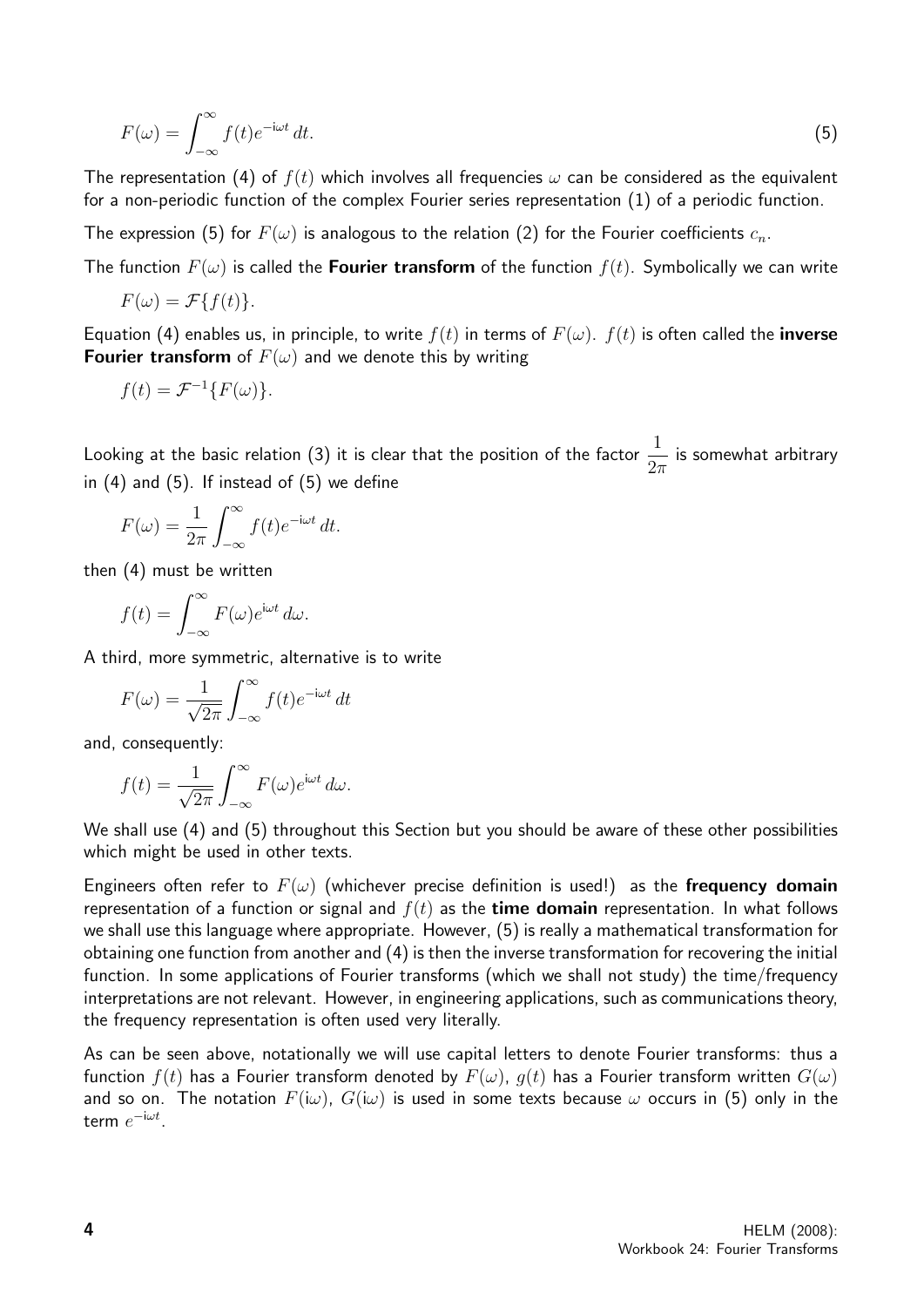

## **3. Existence of the Fourier transform**

We will discuss this question in a little detail at a later stage when we will also consider briefly the relation between the Fourier transform and the Laplace Transform (HELM 20). For now we will use (5) to obtain the Fourier transforms of some important functions.







#### Solution Using (5) then by straightforward integration  $F(\omega) = \int^{\infty}$ 0  $e^{-\alpha t}e^{-i\omega t} dt$  (since  $f(t) = 0$  for  $t < 0$ )  $=\int^{\infty}$  $\mathbf{0}$  $e^{-(\alpha+i\omega t)} dt$ =  $\int e^{-(\alpha+i\omega)t}$  $-(\alpha + i\omega)$  $\left.\right]$ <sup>∞</sup> 0 = 1  $\alpha + i\omega$ since  $e^{-\alpha t} \to 0$  as  $t \to \infty$  for  $\alpha > 0$ .

This important Fourier transform is written in the following Key Point: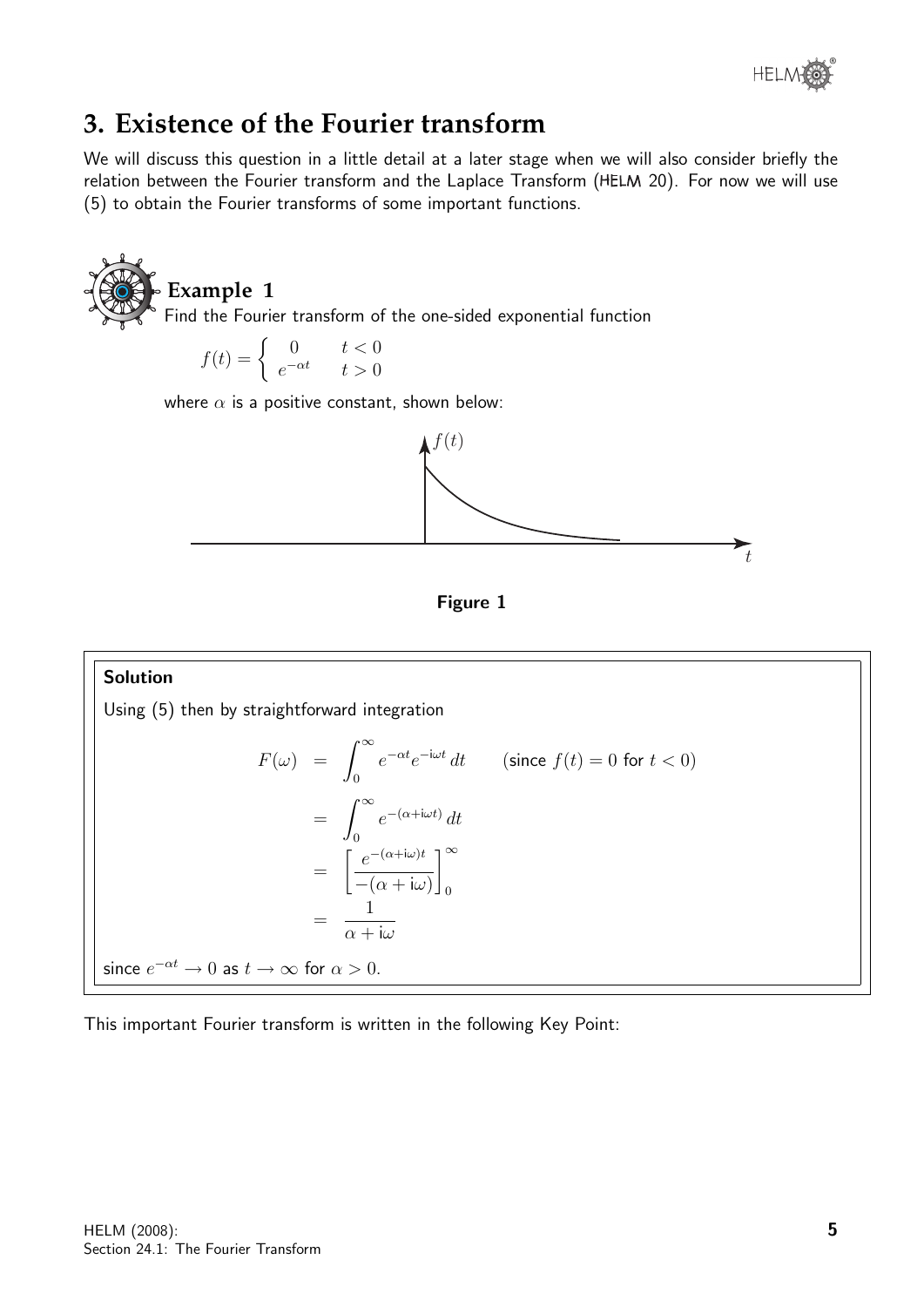

Note that if  $u(t)$  is used to denote the **Heaviside unit step function**:

$$
u(t) = \begin{cases} 0 & t < 0 \\ 1 & t > 0 \end{cases}
$$

then we can write the function in Example 1 as:  $f(t) = e^{-\alpha t}u(t)$ . We shall frequently use this concise notation for one-sided functions.



Use Key Point 1:

| Your solution<br>(a)                                                                                                                                                                                                                                                                          |  |  |  |  |
|-----------------------------------------------------------------------------------------------------------------------------------------------------------------------------------------------------------------------------------------------------------------------------------------------|--|--|--|--|
| (b)                                                                                                                                                                                                                                                                                           |  |  |  |  |
| (c)                                                                                                                                                                                                                                                                                           |  |  |  |  |
|                                                                                                                                                                                                                                                                                               |  |  |  |  |
| <b>Answer</b>                                                                                                                                                                                                                                                                                 |  |  |  |  |
|                                                                                                                                                                                                                                                                                               |  |  |  |  |
|                                                                                                                                                                                                                                                                                               |  |  |  |  |
| (a) $\alpha = 1$ so $\mathcal{F}\lbrace e^{-t}u(t)\rbrace = \frac{1}{1 + i\omega}$<br>(b) $\alpha = 3$ so $\mathcal{F}\lbrace e^{-3t}u(t)\rbrace = \frac{1}{3 + i\omega}$<br>(c) $\alpha = \frac{1}{2}$ so $\mathcal{F}\lbrace e^{-\frac{t}{2}}u(t)\rbrace = \frac{1}{\frac{1}{2} + i\omega}$ |  |  |  |  |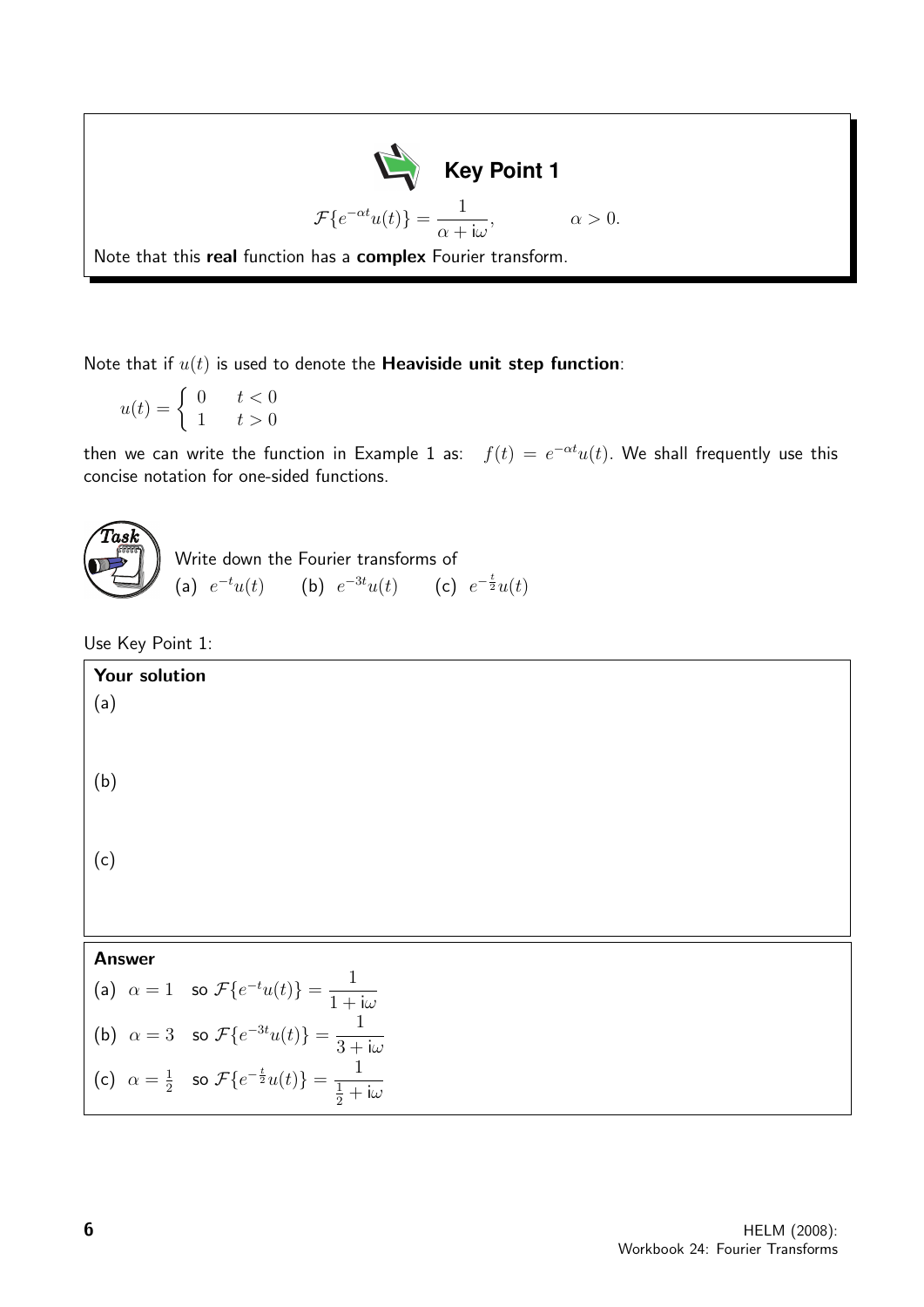



Obtain, using the integral definition (5), the Fourier transform of the rectangular pulse

$$
p(t) = \begin{cases} 1 & -a < t < a \\ 0 & \text{otherwise} \end{cases}
$$

Note that the pulse width is  $2a$  as indicated in the diagram below.



First use (5) to write down the integral from which the transform will be calculated:



Now evaluate this integral and write down the final Fourier transform in trigonometric, rather than complex exponential form:

#### Your solution

#### Answer

$$
P(\omega) = \int_{-a}^{a} (1)e^{-i\omega t} dt = \left[\frac{e^{-i\omega t}}{(-i\omega)}\right]_{-a}^{a} = \frac{e^{-i\omega a} - e^{+i\omega a}}{(-i\omega)}
$$

$$
= \frac{(\cos \omega a - i\sin \omega a) - (\cos \omega a + i\sin \omega a)}{(-i\omega)} = \frac{2i\sin \omega a}{i\omega}
$$

i.e.

$$
P(\omega) = \mathcal{F}\{p(t)\} = \frac{2\sin \omega a}{\omega}
$$

Note that in this case the Fourier transform is wholly real.

(6)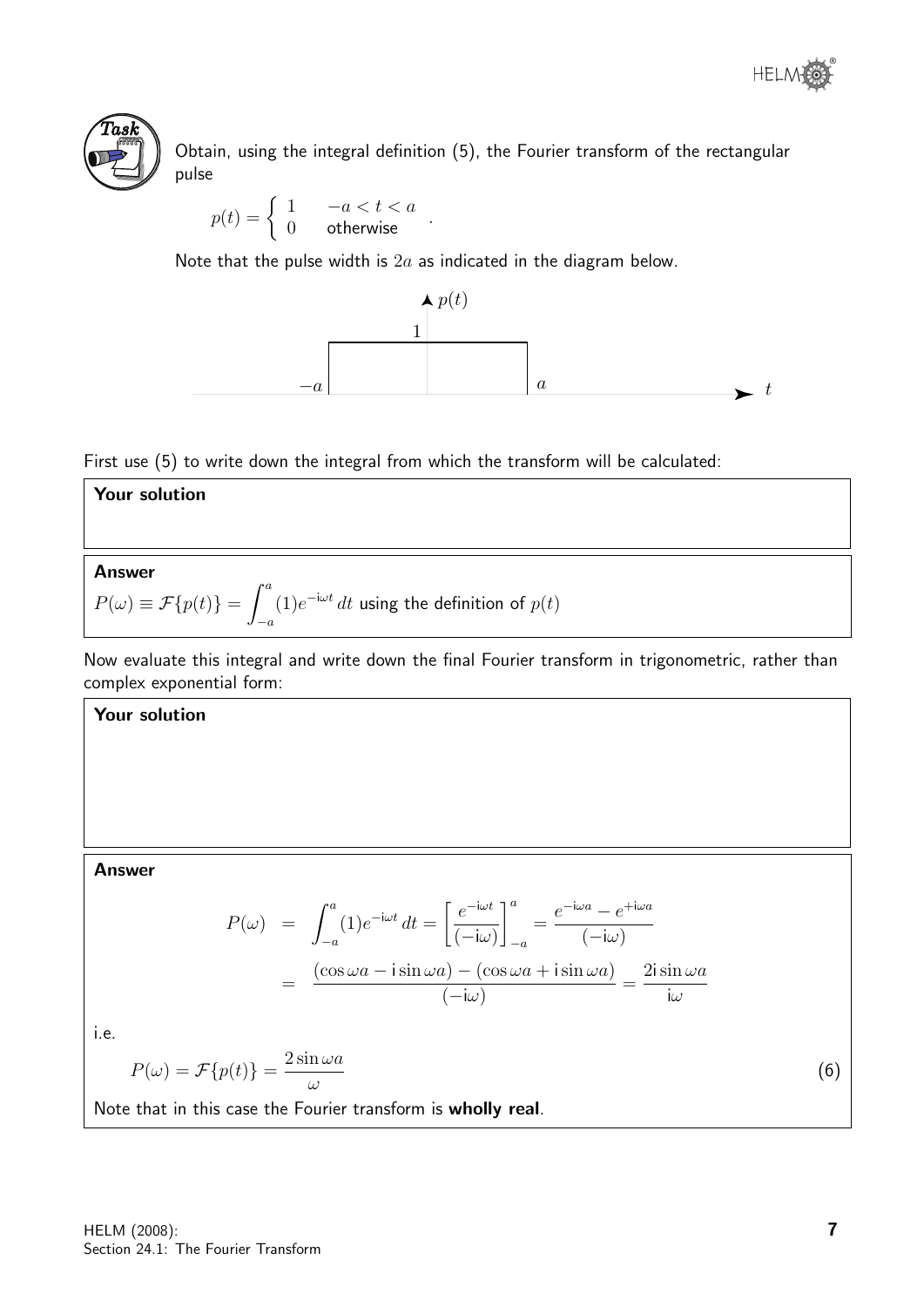Engineers often call the function  $\frac{\sin x}{x}$  $\overline{x}$ the sinc function. Consequently if we write, the transform (6) of the rectangular pulse as

$$
P(\omega) = 2a \frac{\sin \omega a}{\omega a},
$$

we can say

$$
P(\omega) = 2a \operatorname{sinc}(\omega a).
$$

Using the result (6) in (4) we have the Fourier integral representation of the rectangular pulse.

$$
p(t) = \frac{1}{2\pi} \int_{-\infty}^{\infty} 2 \frac{\sin \omega a}{\omega} e^{i\omega t} d\omega.
$$

As we have already mentioned, this corresponds to a Fourier series representation for a periodic function.



Clearly, if the rectangular pulse has width 2, corresponding to  $a = 1$  we have:

 $P_1(\omega) \equiv \mathcal{F}\{p_1(t)\} = 2 \frac{\sin \omega}{\omega}$ ω . As  $\omega \rightarrow 0$ , then  $2\frac{\sin \omega}{\omega}$ ω  $\rightarrow$  2. Also, the function  $2\frac{\sin\omega}{\omega}$ ω is an even function being the product of two odd functions  $2 \sin \omega$  and  $\frac{1}{2}$  $\stackrel{\scriptscriptstyle +}{\omega}$ . The graph of  $P_1(\omega)$  is as follows:



Figure 2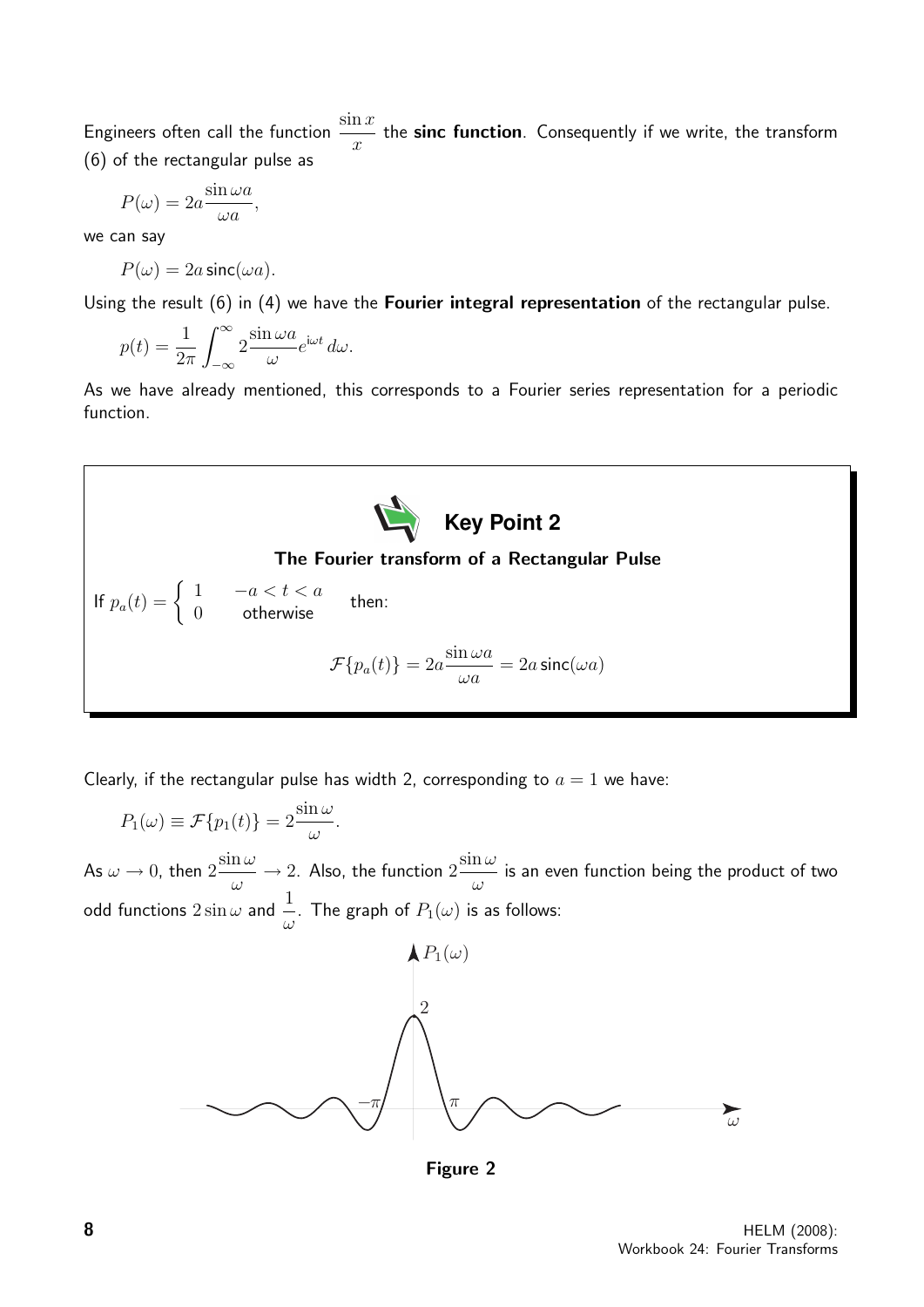



Obtain the Fourier transform of the two sided exponential function

$$
f(t) = \begin{cases} e^{\alpha t} & t < 0\\ e^{-\alpha t} & t > 0 \end{cases}
$$

where  $\alpha$  is a positive constant.





#### Answer

We must separate the range of the integrand into  $[-\infty, 0]$  and  $[0, \infty]$  since the function  $f(t)$  is defined separately in these two regions: then

$$
F(\omega) = \int_{-\infty}^{0} e^{\alpha t} e^{-i\omega t} dt + \int_{0}^{\infty} e^{-\alpha t} e^{-i\omega t} dt = \int_{-\infty}^{0} e^{(\alpha - i\omega)t} dt + \int_{0}^{\infty} e^{-(\alpha + i\omega)t} dt
$$

$$
= \left[ \frac{e^{(\alpha - i\omega)t}}{(\alpha - i\omega)} \right]_{-\infty}^{0} + \left[ \frac{e^{-(\alpha + i\omega)t}}{-(\alpha + i\omega)} \right]_{0}^{\infty}
$$

$$
= \frac{1}{\alpha - i\omega} + \frac{1}{\alpha + i\omega} = \frac{2\alpha}{\alpha^2 + \omega^2}.
$$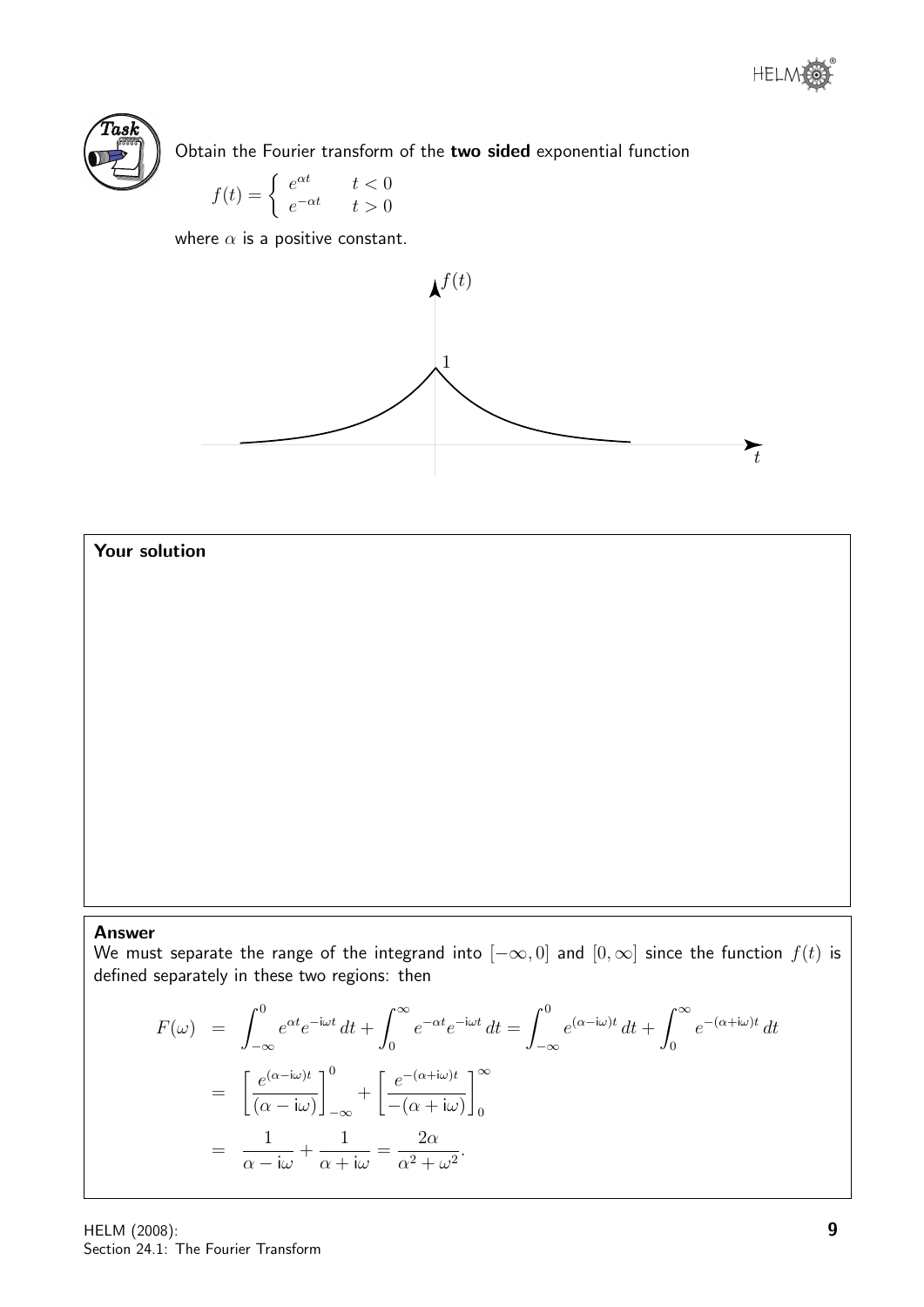Note that, as in the case of the rectangular pulse, we have here a real even function of  $t$  giving a Fourier transform which is wholly real. Also, in both cases, the Fourier transform is an even (as well as real) function of  $\omega$ .

.

Note also that it follows from the above calculation that

$$
\mathcal{F}\lbrace e^{-\alpha t}u(t)\rbrace = \frac{1}{\alpha + \mathrm{i}\omega} \quad \text{(as we have already found)}
$$

and

$$
\mathcal{F}\{e^{\alpha t}u(-t)\} = \frac{1}{\alpha - i\omega} \quad \text{where} \quad e^{\alpha t}u(-t) = \begin{cases} e^{\alpha t} & t < 0 \\ 0 & t > 0 \end{cases}
$$

## **4. Basic properties of the Fourier transform**

#### **Real and imaginary parts of a Fourier transform**

Using the definition (5) we have,

$$
F(\omega) = \int_{-\infty}^{\infty} f(t)e^{-i\omega t} dt.
$$

If we write  $e^{-i\omega t} = \cos \omega t - i \sin \omega t$ , then

$$
F(\omega) = \int_{-\infty}^{\infty} f(t) \cos \omega t \, dt - i \int_{-\infty}^{\infty} f(t) \sin \omega t \, dt
$$

where both integrals are real, assuming that  $f(t)$  is real. Hence the real and imaginary parts of the Fourier transform are:

$$
\text{Re}\,\left(F(\omega)\right) = \int_{-\infty}^{\infty} f(t) \cos \omega t \, dt \qquad \qquad \text{Im}\,\left(F(\omega)\right) = -\int_{-\infty}^{\infty} f(t) \sin \omega t \, dt.
$$



Recalling that if 
$$
h(t)
$$
 is even and  $g(t)$  is odd then  $\int_{-a}^{a} h(t) dt = 2 \int_{0}^{a} h(t) dt$  and  $\int_{-a}^{a} g(t) dt = 0$ , deduce Re $(F(\omega))$  and Im $(F(\omega))$  if  
\n(a)  $f(t)$  is a real even function  
\n(b)  $f(t)$  is a real odd function.

#### Your solution

(a)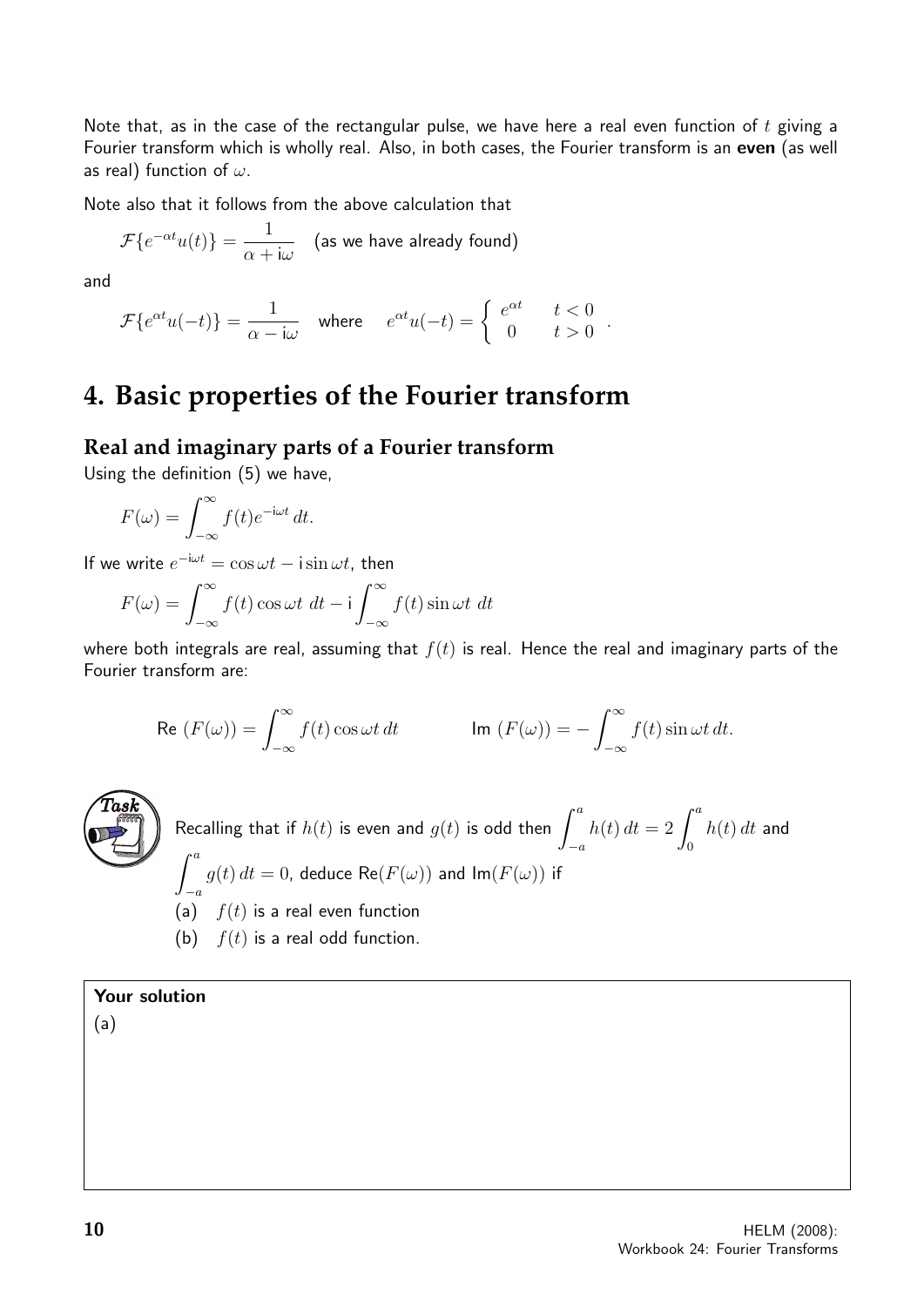

Answer If  $f(t)$  is real and even  $R(\omega) \equiv \mathsf{Re}\; F(\omega) = 2 \, \int^\infty$ 0  $f(t) \cos \omega t \, dt$  (because the integrand is even)  $I(\omega) \equiv \textsf{Im}\; F(\omega) = -\int^{\infty}$  $-\infty$  $f(t) \sin \omega t \, dt = 0$  (because the integrand is odd). Thus, any real even function  $f(t)$  has a wholly real Fourier transform. Also since  $\cos((-\omega)t) = \cos(-\omega t) = \cos \omega t$ the Fourier transform in this case will be a real even function.

#### Your solution

(b)

#### Answer

Now

$$
\text{Re } F(\omega) = \int_{-\infty}^{\infty} f(t) \cos \omega t \, dt = \int_{-\infty}^{\infty} (\text{odd}) \times (\text{even}) \, dt = \int_{-\infty}^{\infty} (\text{odd}) \, dt = 0
$$

and

$$
\text{Im } F(\omega) = -\int_{-\infty}^{\infty} f(t) \sin \omega t \, dt = -2 \int_{0}^{\infty} f(t) \sin \omega t \, dt
$$

(because the integrand is  $(odd)\times(odd)=(even)).$ 

Also since  $\sin((-\omega)t) = -\sin \omega t$ , the Fourier transform in this case is an odd function of  $\omega$ .

These results are summarised in the following Key Point: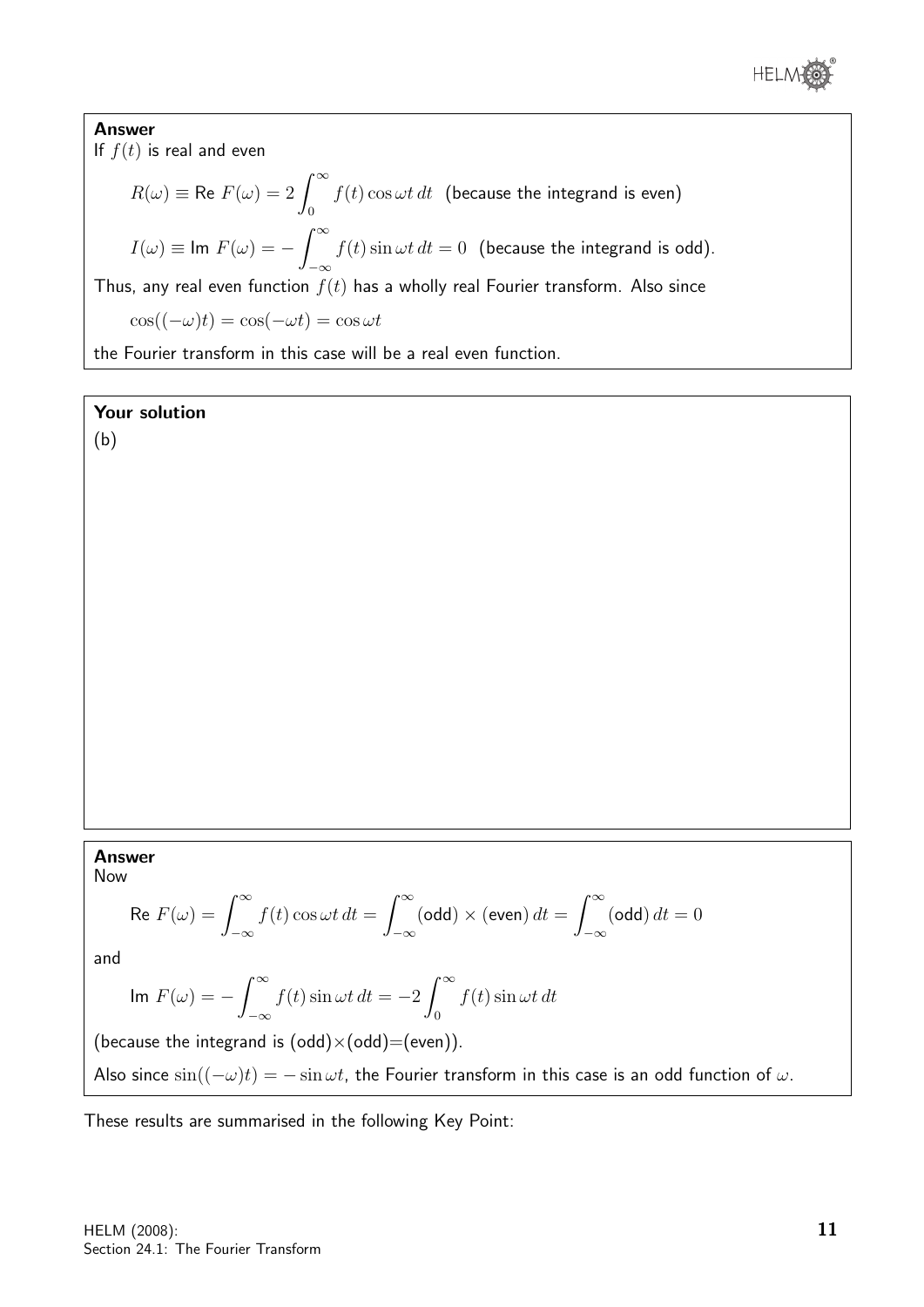| <b>Key Point 3</b>   |                                               |  |  |  |
|----------------------|-----------------------------------------------|--|--|--|
| $\cdot$ ( $t$ )      | $F(\omega) = \mathcal{F}{f(t)}$               |  |  |  |
| real and even        | real and even                                 |  |  |  |
| real and odd         | purely imaginary and odd                      |  |  |  |
| neither even nor odd | complex, $F(\omega) = R(\omega) + iI(\omega)$ |  |  |  |
|                      |                                               |  |  |  |

#### **Polar form of a Fourier transform**



The one-sided exponential function  $f(t) = e^{-\alpha t}u(t)$  has Fourier transform  $F(\omega) = \frac{1}{\sqrt{2\pi}}$  $\alpha$  + iω . Find the real and imaginary parts of  $F(\omega).$ 

Your solution

#### Answer

 $F(\omega) = \frac{1}{\sqrt{2\pi}}$  $\alpha + i\omega$ =  $\alpha$  – iω  $\frac{\alpha}{\alpha^2 + \omega^2}$ . Hence  $R(\omega) = \text{Re } F(\omega) = \frac{\alpha}{2\pi\epsilon}$  $\alpha^2 + \omega^2$  $I(\omega) = \text{Im } F(\omega) = \frac{-\omega}{2\pi}$  $\alpha^2 + \omega^2$ 

We can rewrite  $F(\omega)$ , like any other complex quantity, in **polar** form by calculating the magnitude and the argument (or phase). For the Fourier transform in the last Task

$$
|F(\omega)| = \sqrt{R^2(\omega) + I^2(\omega)} = \sqrt{\frac{\alpha^2 + \omega^2}{(\alpha^2 + \omega^2)^2}} = \frac{1}{\sqrt{\alpha^2 + \omega^2}}
$$
  
and 
$$
\arg F(\omega) = \tan^{-1} \frac{I(\omega)}{R(\omega)} = \tan^{-1} \left(\frac{-\omega}{\alpha}\right).
$$

12 **HELM** (2008): Workbook 24: Fourier Transforms